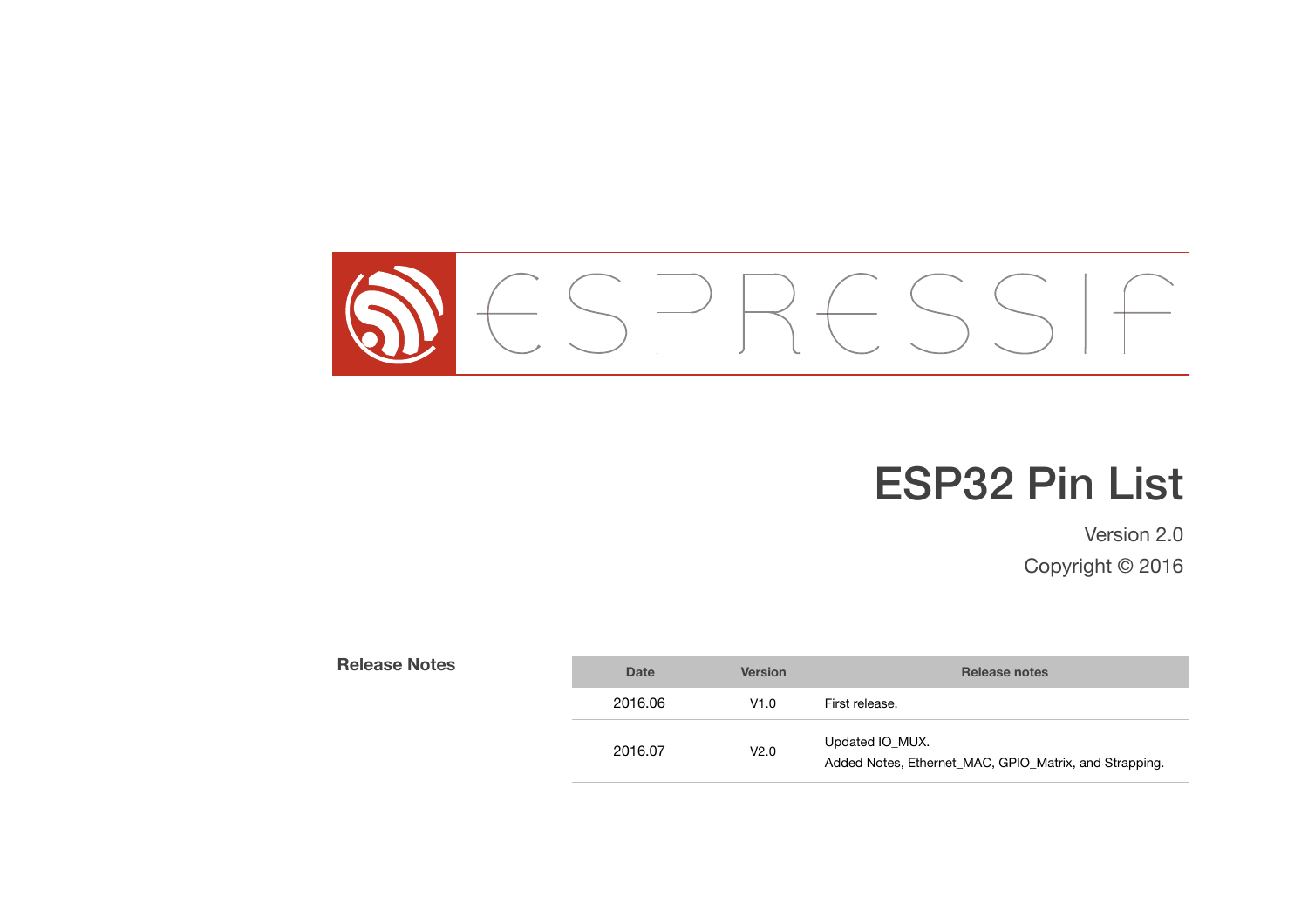# **A Quick Guide to This List**

#### Note 1

In the "IO MUX" page, the red-filled areas mark the differences from ESP31B. The blue-filled areas mark the new features as compared to the ESP31B.

# Note 2

The following pins are input-only. These pins do not feature an output driver or internal pull-up/pull-down circuitry: SENSOR\_VP (GPIO36), SENSOR\_CAPP (GPIO37), SENSOR\_CAPN (GPIO38), SENSOR\_VN (GPIO39), VDET\_1 (GPIO36), VDET\_2 (GPIO36).

#### Note 3

The pins are split into 4 power-domains: VANA (analog power supply), VRTC (RTC power supply), VIO (power supply of digital IOs and CPU cores), VSDIO (power supply of SDIO IOs).

VSDIO is the output of the internal SDIO-LDO. The voltage of SDIO-LDO is configurable to be 1.8V or to be the same as VRTC. The strapping pin and efuse bits decide the default voltage of the SDIO-LDO. Software can change the voltage of the SDIO-LDO by configuring register bits. 

### Note 4

The functional pins in the VRTC domain are with the analog functions, including 32kHz crystal oscillator, ADC pre-amplifier, ADC, DAC, and capacitive touch sensor. Please refer to the columns "Analog Function 1~3" in the page "IO\_MUX".

## Note 5

These VRTC pins support the RTC\_GPIO function, and can work during deep-sleep. For example, a RTC-GPIO may be used to wake up the chip from deep-sleep.

## Note 6

The GPIO pins support up to 6 digital functions as shown in the columns "Function  $1~6"$  of the page "IO MUX". The function select registers shall be set as "N-1", where N is the function number.

#### Below are some definitions:

SD<sup>\*</sup> is for the signals of the SDIO slave HS1<sup>\*</sup> is for the signals of the Port 1 of SDIO host HS2<sup>\*</sup> is for the signals of the Port 2 of SDIO host MT\* is for the signals of the JTAG U0\* is for the signals of UART0 module. U1\* is for the signals of UART1 module. U2\* is for the signals of UART2 module. SPI\* is for the signals of SPI01 module. HSPI\* is for the signals of SPI2 module. VSPI\* is for the signals of SPI3 module.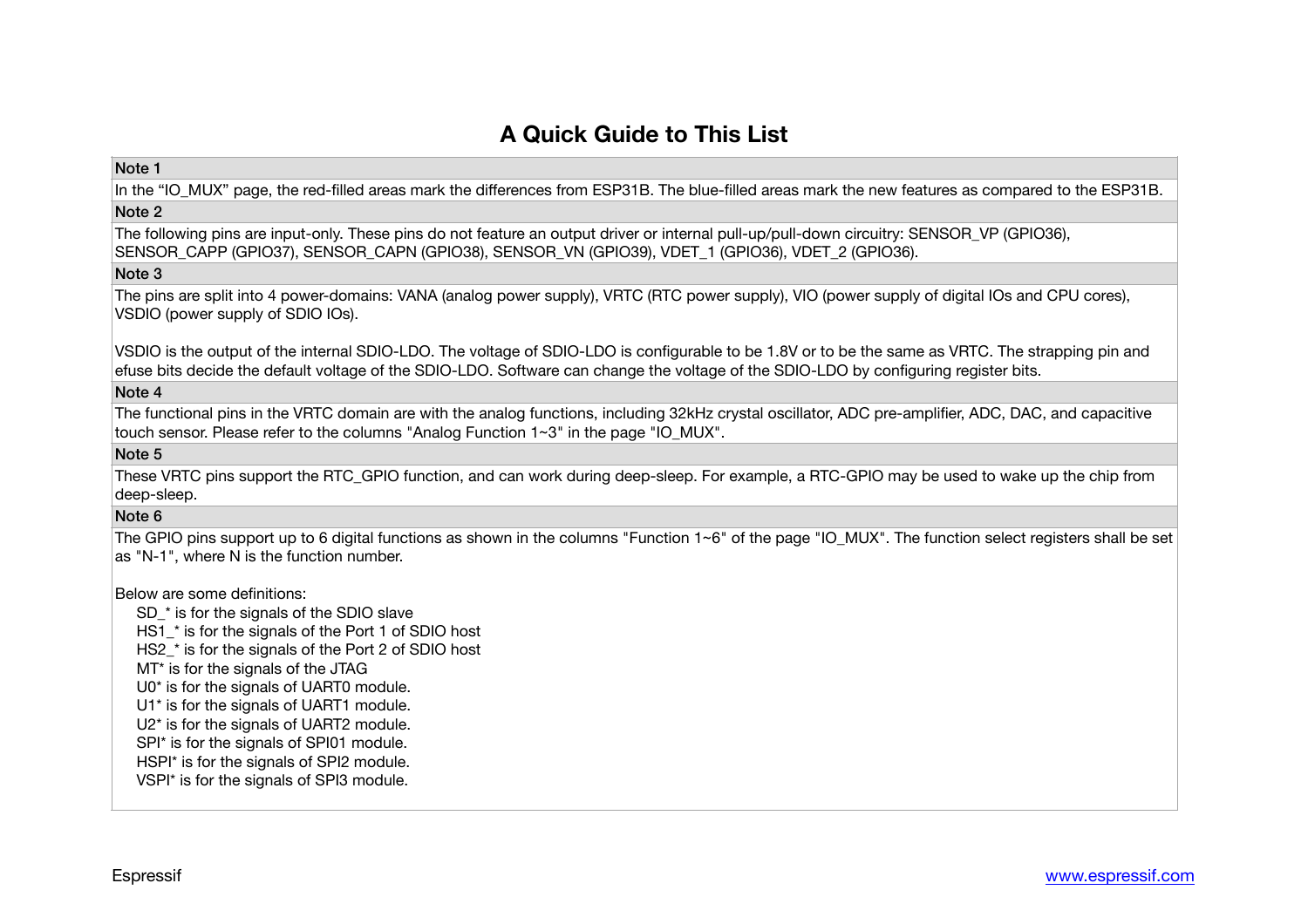#### Note 7

Each digital "function" column is accompanied by a column of "Type". Please refer to the following to understand the significance of "type" with respect to each "function" it is associated with.

For any function "Function-N", type signifies:

"I": input only. If a function other than "Function-N" is assigned, the input signal of "Function-N" is still from this pin.

"I1": input only. If a function other than "Function-N" is assigned, the input signal for "Function-N" is always "1".

"I0": input only. If a function other than "Function-N" is assigned, the input signal for "Function-N" is always "0".

"O": output only.

"T": high-impendence.

"I/O/T": combinations of input, output, and high-impendence according to the function signal.

 "I1/O/T": combinations of input, output, and high-impendence according to the function signal. If a function is not selected, the input signal of the function is "1"

For example, pin 30 can act as HS1 CMD or SD CMD, where HS1 CMD is with the type "I1/O/T".

If pin 30 is selected as "HS1\_CMD", the input and output of this pin are controlled by the SDIO Host. If pin 30 is not selected as "HS1\_CMD", the input signal to SDIO Host is always "1".

#### Note 8

Each digital output pin is associated with its configurable drive-strength. The column "Drive Strength" in the page "IO\_MUX" lists the default values.

#### Note 9

The column "At reset" in the page "IO MUX" lists the status of each pin during reset, including input enable (ie=1), internal pull-up (wpu) and internal pull-down (wpd). During reset, all pins are output disabled.

#### Note 10

The column "After Reset" in the page "IO\_MUX" lists the status of each pin immediately after reset, including input enable (ie=1), internal pull-up (wpu) and internal pull-down (wpd). After reset, each pin is set to its "Function 1". The output enable are controlled by its digital Function 1.

#### Note 11

The page "Ethernet MAC" is for the signal mapping inside Ethernet MAC. The Ethernet MAC supports MII and RMII interfaces, and supports both internal PLL clock and the external clock source. For MII interface, the Ethernet MAC is with/without the TX\_ERR signal. MDC, MDIO, CRS and COL are slow signals, and can be mapped to any GPIO pins through GPIO-Matrix.

#### Note 12

The page "GPIO Matrix" is for the GPIO-Matrix. The signals of the on-chip functional modules can be mapped to any GPIO pins. Some signals can be mapped to a pin by both IO-MUX and GPIO-Matrix, as shown in the column of "The same input signal from IO\_MUX Core" in the page "GPIO\_Matrix".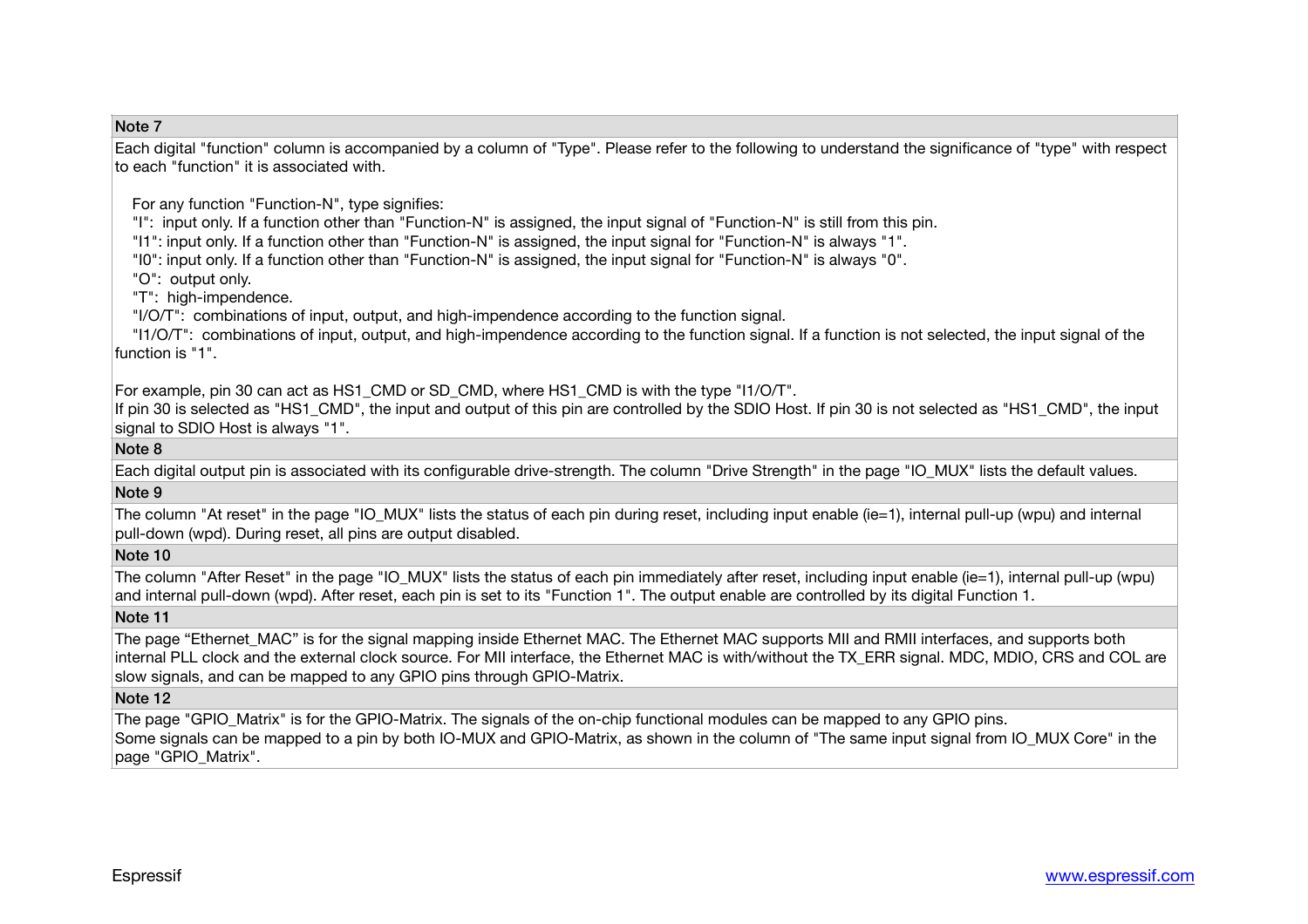#### **IO\_MUX**

| Pin No.                       | <b>Pin Name</b> | <b>Pin Name</b>    | <b>Pin Name</b>   | <b>Power Domain</b> | Analog<br><b>Function1</b> | Analog<br><b>Function2</b> | Analog<br>Function3 | RTC GPIO   | <b>Function1</b>  |                 | Type Function2 Type Function3 Type |         |                   |              | <b>Function4</b> | Type            | <b>Function5 Type</b>  |                 | <b>Function6</b>    | Type           | <b>Drive Strength</b><br>(2'd2: 24mA) |           | At Reset After Reset |
|-------------------------------|-----------------|--------------------|-------------------|---------------------|----------------------------|----------------------------|---------------------|------------|-------------------|-----------------|------------------------------------|---------|-------------------|--------------|------------------|-----------------|------------------------|-----------------|---------------------|----------------|---------------------------------------|-----------|----------------------|
|                               | <b>VDDA</b>     |                    |                   | VANA in             |                            |                            |                     |            |                   |                 |                                    |         |                   |              |                  |                 |                        |                 |                     |                |                                       |           |                      |
| $\overline{2}$                |                 | LNA IN             |                   | VANA in             |                            |                            |                     |            |                   |                 |                                    |         |                   |              |                  |                 |                        |                 |                     |                |                                       |           |                      |
| $\mathbf{3}$                  | VDD3P3          |                    |                   | VANA in             |                            |                            |                     |            |                   |                 |                                    |         |                   |              |                  |                 |                        |                 |                     |                |                                       |           |                      |
| $\mathbf{A}$                  | VDD3P3          |                    |                   | VANA in             |                            |                            |                     |            |                   |                 |                                    |         |                   |              |                  |                 |                        |                 |                     |                |                                       |           |                      |
| 5                             |                 | SENSOR_VP          |                   | <b>VRTC</b>         | ADC_H                      | ADC1_CH0                   |                     | RTC_GPIO0  | GPIO36            | - 1             |                                    |         | GPIO36            | $\mathbf{L}$ |                  |                 |                        |                 |                     |                |                                       |           | $ie = 0$             |
|                               |                 | <b>SENSOR CAPP</b> |                   | <b>VRTC</b>         | ADC H                      | ADC1_CH1                   |                     | RTC GPIO1  | GPIO37            | $\blacksquare$  |                                    |         | GPIO37            | $\mathbf{L}$ |                  |                 |                        |                 |                     |                |                                       |           | $ie=0$               |
| $\overline{7}$                |                 | SENSOR_CAPN        |                   | <b>VRTC</b>         | ADC_H                      | ADC1_CH2                   |                     | RTC_GPIO2  | GPIO38            | $\mathbf{I}$    |                                    |         | GPIO38            | $\mathbf{I}$ |                  |                 |                        |                 |                     |                |                                       |           | $ie = 0$             |
|                               |                 | SENSOR VN          |                   | <b>VRTC</b>         | ADC H                      | ADC1 CH3                   |                     | RTC_GPIO3  | GPIO39            | - 1             |                                    |         | GPIO39            | $\mathbf{L}$ |                  |                 |                        |                 |                     |                |                                       |           | $ie=0$               |
|                               |                 | CHIP_PU            |                   | <b>VRTC</b>         |                            |                            |                     |            |                   |                 |                                    |         |                   |              |                  |                 |                        |                 |                     |                |                                       |           |                      |
| 10                            |                 | VDET <sub>1</sub>  |                   | <b>VRTC</b>         |                            | ADC1 CH6                   |                     | RTC GPIO4  | GPIO34            | $\blacksquare$  |                                    |         | GPIO34            | $\mathbf{L}$ |                  |                 |                        |                 |                     |                |                                       |           | $ie=0$               |
| 11                            |                 | VDET <sub>2</sub>  |                   | <b>VRTC</b>         |                            | ADC1 CH7                   |                     | RTC GPIO5  | GPIO35            | - 1             |                                    |         | GPIO35            | $\mathbf{I}$ |                  |                 |                        |                 |                     |                |                                       |           | $ie = 0$             |
| 12                            |                 | 32K XP             |                   | <b>VRTC</b>         | XTAL 32K P ADC1 CH4        |                            | TOUCH9              | RTC GPIO9  | GPIO32            | I/O/T           |                                    |         | GPIO32            | $VO/T$       |                  |                 |                        |                 |                     |                | 2'd2                                  |           | $ie=0$               |
| 13                            |                 | 32K_XN             |                   | <b>VRTC</b>         | XTAL 32K N ADC1 CH5        |                            | TOUCH8              | RTC GPIO8  | GPIO33            | I/O/T           |                                    |         | GPIO33            | I/O/T        |                  |                 |                        |                 |                     |                | 2'd2                                  |           | $ie = 0$             |
| 14                            |                 |                    | GPIO25            | <b>VRTC</b>         | DAC_1                      | ADC2_CH8                   |                     | RTC_GPIO6  | GPIO25            | I/O/T           |                                    |         | GPIO25            | I/O/T        |                  |                 |                        |                 | <b>EMAC RXD0</b>    | $\mathbf{I}$   | 2'd2                                  |           | $ie = 0$             |
| 15                            |                 |                    | GPIO26            | <b>VRTC</b>         | DAC <sub>2</sub>           | ADC2_CH9                   |                     | RTC GPIO7  | GPIO26            | I/O/T           |                                    |         | GPIO26            | I/O/T        |                  |                 |                        |                 | <b>EMAC RXD1</b>    | $\mathbf{I}$   | 2'd2                                  |           | $ie=0$               |
| 16                            |                 |                    | GPIO27            | <b>VRTC</b>         |                            | ADC2_CH7                   | TOUCH7              | RTC_GPIO17 | GPIO27            | I/O/T           |                                    |         | GPIO27            | I/O/T        |                  |                 |                        |                 | EMAC_RX_DV          | $\mathbf{1}$   | 2'd2                                  |           | $ie=1$               |
| 17                            |                 |                    | <b>MTMS</b>       | <b>VRTC</b>         |                            | ADC2 CH6                   | TOUCH6              | RTC GPIO16 | <b>MTMS</b>       | $\overline{10}$ | <b>HSPICLK</b>                     | I/O/T   | GPIO14            | I/O/T        | HS2 CLK          | $\circ$         | SD CLK                 | $\overline{10}$ | EMAC TXD2           | $\circ$        | 2'd2                                  |           | $ie=1$               |
| 18                            |                 |                    | <b>MTDI</b>       | <b>VRTC</b>         |                            | ADC2 CH5                   | TOUCH5              | RTC_GPIO15 | <b>MTDI</b>       | 1               | <b>HSPIQ</b>                       | I/O/T   | GPIO12            | I/O/T        | HS2 DATA2        | I1/O/T          | SD DATA2 11/O/T        |                 | <b>EMAC TXD3</b>    | $\circ$        | 2'd2                                  | wpd, ie=1 | wpd, ie=1            |
| 19                            | VDD3P3 RTC      |                    |                   | VRTC supply in      |                            |                            |                     |            |                   |                 |                                    |         |                   |              |                  |                 |                        |                 |                     |                |                                       |           |                      |
| 20                            |                 |                    | <b>MTCK</b>       | <b>VRTC</b>         |                            | ADC2 CH4                   | TOUCH4              | RTC GPIO14 | <b>MTCK</b>       | 1               | <b>HSPID</b>                       | I/O/T   | GPIO13            | I/O/T        | HS2 DATA3        | I1/O/T          | SD DATA3 11/O/T        |                 | <b>EMAC RX ER</b>   | $\mathbf{I}$   | 2'd2                                  |           | $ie=1$               |
| 21                            |                 |                    | <b>MTDO</b>       | <b>VRTC</b>         |                            | ADC2 CH3                   | TOUCH3              | RTC GPIO13 | <b>MTDO</b>       | O/T             | HSPICS0                            | $VO/T$  | GPIO15            | $VO/T$       | HS2 CMD          | I1/O/T          | SD CMD                 | 11/OT           | <b>EMAC RXD3</b>    | $\mathbf{I}$   | 2'd2                                  | wpu, ie=1 | wpu, ie=1            |
| 22                            |                 |                    | GPIO <sub>2</sub> | <b>VRTC</b>         |                            | ADC2_CH2                   | TOUCH <sub>2</sub>  | RTC_GPIO12 | GPIO <sub>2</sub> | I/O/T           | <b>HSPIWP</b>                      | I/O/T   | GPIO <sub>2</sub> | I/O/T        | HS2_DATA0        |                 | I1/O/T SD_DATA0 I1/O/T |                 |                     |                | 2'd2                                  | wpd, ie=1 | wpd, ie=1            |
| 23                            |                 |                    | GPIO0             | VRTC                |                            | ADC2_CH1                   | TOUCH1              | RTC_GPIO11 | GPIO0             | I/O/T           | CLK OUT1                           | $\circ$ | GPIO0             | I/O/T        |                  |                 |                        |                 | <b>EMAC TX CLK</b>  | $\mathbf{I}$   | 2'd2                                  | wpu, ie=1 | wpu, ie=1            |
| 24                            |                 |                    | GPIO4             | VRTC                |                            | ADC2 CH0                   | <b>TOUCH0</b>       | RTC_GPIO10 | GPIO4             | I/O/T           | <b>HSPIHD</b>                      | I/O/T   | GPIO4             | I/O/T        | HS2 DATA1        |                 | 11/O/T SD DATA1 11/O/T |                 | <b>EMAC TX ER</b>   | $\circ$        | $2'$ d $2$                            | wpd, ie=1 | wpd, ie=1            |
|                               |                 |                    | GPIO20            | <b>VSDIO</b>        |                            |                            |                     |            | GPIO20            | I/O/T           |                                    |         | GPIO20            | I/O/T        |                  |                 |                        |                 |                     |                | 2'd2                                  |           | $ie=1$               |
| 25                            |                 |                    | GPIO16            | <b>VSDIO</b>        |                            |                            |                     |            | GPIO16            | I/O/T           |                                    |         | GPIO16            | <b>TON</b>   | HS1_DATA4        | I1/O/T          | U <sub>2</sub> RXD     | 1               | <b>EMAC CLK OUT</b> | $\circ$        | 2'd2                                  |           | $ie=1$               |
| 26                            | <b>VDD SDIO</b> |                    |                   | VSDIO supply out/in |                            |                            |                     |            |                   |                 |                                    |         |                   |              |                  |                 |                        |                 |                     |                |                                       |           |                      |
| 27                            |                 |                    | GPIO17            | <b>VSDIO</b>        |                            |                            |                     |            | GPIO17            | I/O/T           |                                    |         | GPIO17            | I/O/T        | HS1 DATA5        | I1/O/T          | U2TXD                  | $\circ$         | EMAC_CLK_OUT_180    | $\circ$        | 2'd2                                  |           | $ie=1$               |
| 28                            |                 |                    | SD_DATA_2         | <b>VSDIO</b>        |                            |                            |                     |            | SD DATA2          | 11/OT           | SPIHD                              | I/O/T   | GPIO9             | I/O/T        | HS1_DATA2        | I1/O/T          | U1RXD                  | $\vert 1 \vert$ |                     |                | 2'd2                                  | wpu, ie=1 | wpu, ie=1            |
| 29                            |                 |                    | SD DATA 3         | <b>VSDIO</b>        |                            |                            |                     |            | SD_DATA3          | 10/O/T          | SPIWP                              | I/O/T   | GPIO10            | I/O/T        | HS1 DATA3        | I1/O/T          | U1TXD                  | $\circ$         |                     |                | 2'd2                                  | wpu, ie=1 | wpu, ie=1            |
| 30                            |                 |                    | SD_CMD            | <b>VSDIO</b>        |                            |                            |                     |            | SD_CMD            | 11/OT           | SPICS0                             | I/O/T   | GPIO11            | I/O/T        | HS1_CMD          | 11/OT           | U1RTS                  | $\circ$         |                     |                | 2'd2                                  | wpu, ie=1 | wpu, ie=1            |
| 31                            |                 |                    | SD_CLK            | <b>VSDIO</b>        |                            |                            |                     |            | SD CLK            | $\overline{10}$ | <b>SPICLK</b>                      | I/O/T   | GPIO6             | I/O/T        | HS1_CLK          | $\circ$         | U1CTS                  | $\vert 1 \vert$ |                     |                | 2'd2                                  | wpu, ie=1 | wpu, ie=1            |
| 32                            |                 |                    | SD DATA 0         | <b>VSDIO</b>        |                            |                            |                     |            | SD DATA0          | I1/O/T          | SPIQ                               | I/O/T   | GPIO7             | I/O/T        | HS1_DATA0        | I1/O/T          | U <sub>2</sub> RTS     | $\circ$         |                     |                | $2'$ d $2$                            | wpu, ie=1 | wpu, ie=1            |
| 33                            |                 |                    | SD_DATA_1         | <b>VSDIO</b>        |                            |                            |                     |            | SD_DATA1          | 11/OT           | SPID                               | I/O/T   | GPIO8             | I/O/T        | HS1_DATA1        | I1/O/T          | U <sub>2</sub> CTS     | $\vert 1 \vert$ |                     |                | 2'd2                                  | wpu, ie=1 | wpu, ie=1            |
| 34                            |                 |                    | GPIO <sub>5</sub> | VIO                 |                            |                            |                     |            | GPIO <sub>5</sub> | I/O/T           | <b>VSPICS0</b>                     | $VO/T$  | GPIO <sub>5</sub> | VOT          | HS1 DATA6        | I1/O/T          |                        |                 | <b>EMAC RX CLK</b>  |                | 2'd2                                  | wpu, ie=1 | wpu, ie=1            |
| 35                            |                 |                    | GPIO18            | VIO                 |                            |                            |                     |            | GPIO18            | I/O/T           | <b>VSPICLK</b>                     | I/O/T   | GPIO18            | I/O/T        | HS1_DATA7        | I1/O/T          |                        |                 |                     |                | 2'd2                                  |           | $ie=1$               |
| 36                            |                 |                    | GPIO23            | VIO                 |                            |                            |                     |            | GPIO23            | I/O/T           | <b>VSPID</b>                       | I/O/T   | GPIO23            |              | I/O/T HS1 STROBE | $\overline{10}$ |                        |                 |                     |                | $2'$ d $2$                            |           | $ie=1$               |
| 37                            | VDD3P3_CPU      |                    |                   | VIO supply in       |                            |                            |                     |            |                   |                 |                                    |         |                   |              |                  |                 |                        |                 |                     |                |                                       |           |                      |
| 38                            |                 |                    | GPIO19            | VIO                 |                            |                            |                     |            | GPIO19            | I/O/T           | <b>VSPIQ</b>                       | I/O/T   | GPIO19            | I/O/T        | <b>U0CTS</b>     | $\vert$ 1       |                        |                 | EMAC_TXD0           | $\circ$        | 2'd2                                  |           | $ie=1$               |
| 39                            |                 |                    | GPIO22            | VIO                 |                            |                            |                     |            | GPIO22            | I/O/T           | <b>VSPIWP</b>                      | I/O/T   | GPIO22            | I/O/T        | <b>U0RTS</b>     | $\circ$         |                        |                 | EMAC_TXD1           | $\circ$        | 2'd2                                  |           | $ie=1$               |
| 40                            |                 |                    | <b>U0RXD</b>      | <b>VIO</b>          |                            |                            |                     |            | <b>U0RXD</b>      | 1               | CLK OUT2                           | $\circ$ | GPIO3             | I/O/T        |                  |                 |                        |                 |                     |                | 2'd2                                  | wpu, ie=1 | wpu, ie=1            |
| 41                            |                 |                    | <b>U0TXD</b>      | VIO                 |                            |                            |                     |            | <b>U0TXD</b>      | $\circ$         | CLK OUT3                           | $\circ$ | GPIO1             | I/O/T        |                  |                 |                        |                 | <b>EMAC RXD2</b>    | $\overline{1}$ | 2'd2                                  | wpu, ie=1 | wpu, ie=1            |
| 42                            |                 |                    | GPIO21            | <b>VIO</b>          |                            |                            |                     |            | GPIO21            | I/O/T           | <b>VSPIHD</b>                      | I/O/T   | GPIO21            | I/O/T        |                  |                 |                        |                 | <b>EMAC TX EN</b>   | $\circ$        | 2'd2                                  |           | $ie=1$               |
| 43                            | <b>VDDA</b>     |                    |                   | VANA in             |                            |                            |                     |            |                   |                 |                                    |         |                   |              |                  |                 |                        |                 |                     |                |                                       |           |                      |
| 44                            |                 | XTAL N             |                   | VANA                |                            |                            |                     |            |                   |                 |                                    |         |                   |              |                  |                 |                        |                 |                     |                |                                       |           |                      |
| 45                            |                 | XTAL P             |                   | VANA                |                            |                            |                     |            |                   |                 |                                    |         |                   |              |                  |                 |                        |                 |                     |                |                                       |           |                      |
| 46                            | <b>VDDA</b>     |                    |                   | VANA                |                            |                            |                     |            |                   |                 |                                    |         |                   |              |                  |                 |                        |                 |                     |                |                                       |           |                      |
| 47                            |                 | CAP <sub>2</sub>   |                   | VANA                |                            |                            |                     |            |                   |                 |                                    |         |                   |              |                  |                 |                        |                 |                     |                |                                       |           |                      |
| 48                            |                 | CAP1               |                   | VANA                |                            |                            |                     |            |                   |                 |                                    |         |                   |              |                  |                 |                        |                 |                     |                |                                       |           |                      |
| <b>Total</b><br><b>Number</b> | $\mathbf{R}$    | 14                 | 26                |                     |                            |                            |                     |            |                   |                 |                                    |         |                   |              |                  |                 |                        |                 |                     |                |                                       |           |                      |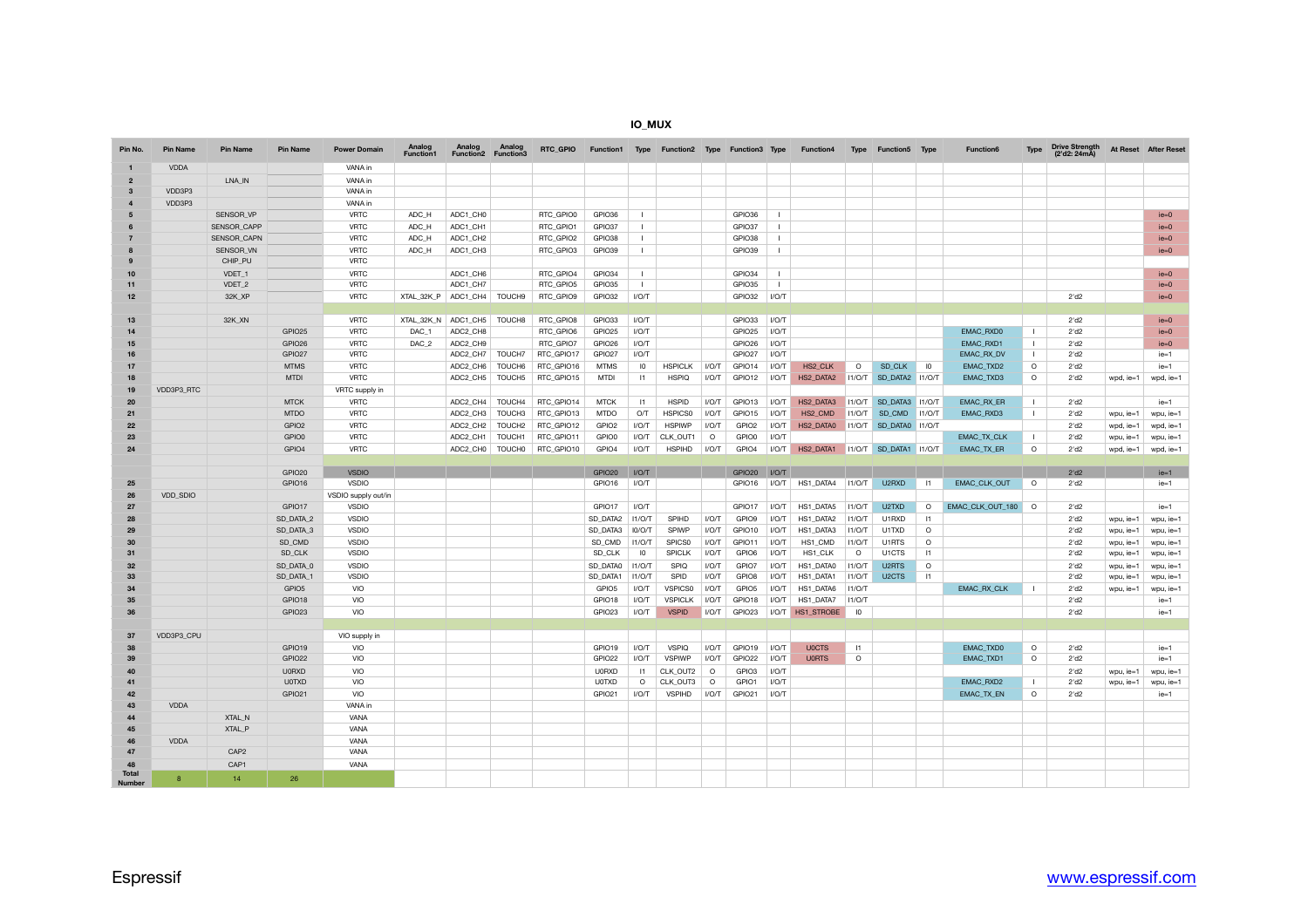# **Ethernet\_MAC**

| <b>PIN Name</b>    | <b>Function6</b>  | MII (int_osc)              | MII (ext_osc)              | <b>RMII (int_osc)</b> | <b>RMII (ext_osc)</b> |
|--------------------|-------------------|----------------------------|----------------------------|-----------------------|-----------------------|
| GPIO0              | EMAC_TX_CLK       | TX_CLK(I)                  | TX_CLK(I)                  | CLK_OUT(O)            | EXT_OSC_CLK(I)        |
| GPIO <sub>5</sub>  | EMAC_RX_CLK       | $RX$ <sub>_CLK</sub> $(I)$ | $RX$ <sub>_CLK</sub> $(1)$ |                       |                       |
| GPIO21             | <b>EMAC TX EN</b> | $TX$ $EN(O)$               | TX_EN(O)                   | $TX$ $EN(O)$          | $TX$ $EN(O)$          |
| GPIO19             | EMAC_TXD0         | TXD[0](O)                  | TXD[0](O)                  | TXD[0](O)             | TXD[0](O)             |
| GPIO22             | <b>EMAC TXD1</b>  | TXD[1](O)                  | TXD[1](O)                  | TXD[1](O)             | TXD[1](O)             |
| <b>MTMS</b>        | EMAC_TXD2         | TXD[2](O)                  | TXD[2](O)                  |                       |                       |
| <b>MTDI</b>        | EMAC_TXD3         | TXD[3](O)                  | TXD[3](O)                  |                       |                       |
| <b>MTCK</b>        | EMAC_RX_ER        | $RX$ $ER(1)$               | $RX$ $ER(1)$               |                       |                       |
| GPIO <sub>27</sub> | EMAC_RX_DV        | $RX_DV(I)$                 | $RX_DV(I)$                 | CRS_DV(I)             | CRS_DV(I)             |
| GPIO <sub>25</sub> | <b>EMAC RXD0</b>  | RXD[0](l)                  | RXD[0](l)                  | RXD[0](l)             | RXD[0](l)             |
| GPIO <sub>26</sub> | EMAC_RXD1         | RXD[1](I)                  | RXD[1](I)                  | RXD[1](I)             | RXD[1](I)             |
| <b>U0TXD</b>       | EMAC_RXD2         | RXD[2](I)                  | RXD[2](I)                  |                       |                       |
| <b>MTDO</b>        | EMAC_RXD3         | RXD[3](I)                  | RXD[3](I)                  |                       |                       |
| GPIO16             | EMAC_CLK_OUT      | CLK_OUT(O)                 |                            | CLK_OUT(O)            |                       |
| GPIO17             | EMAC_CLK_OUT_180  | CLK_OUT_180(O)             |                            | CLK_OUT_180(O)        |                       |
| GPIO4              | EMAC_TX_ER        | TX_ERR(O)                  | TX_ERR(O)                  |                       |                       |
| In GPIO Matrix     |                   | MDC(O)                     | MDC(O)                     | MDC(O)                | MDC(O)                |
| In GPIO Matrix     |                   | MDIO(IO)                   | MDIO(IO)                   | MDIO(IO)              | MDIO(IO)              |
| In GPIO Matrix     |                   | CRS(I)                     | CRS(I)                     |                       |                       |
| In GPIO Matrix     |                   | COL(I)                     | COL(I)                     |                       |                       |

**Note:** 

1. The GPIO Matrix in blue cells can be any GPIO.

2. The TX\_ERR (O) in orange cells is optional.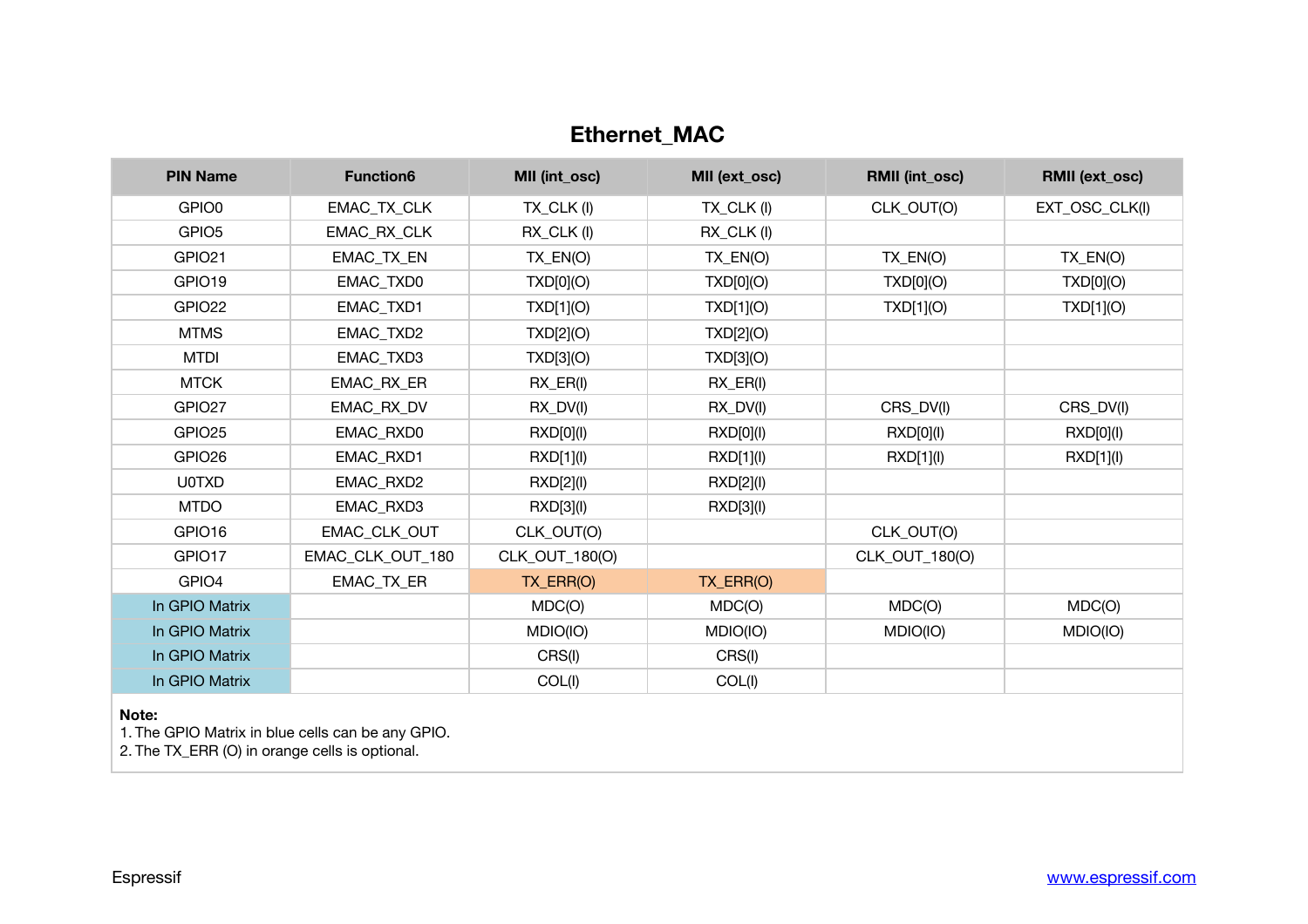# **GPIO\_Matrix**

| <b>Signal</b><br>No. | <b>Input Signals</b>                  | Default value if<br>unassigned | The same<br>input signal<br>from IO_MUX<br>Core | Signal<br>No.  | <b>Output Signals</b>     | Output enable of output<br>signals |
|----------------------|---------------------------------------|--------------------------------|-------------------------------------------------|----------------|---------------------------|------------------------------------|
| 0                    | SPICLK in                             | 0                              | yes                                             | 0              | SPICLK out                | SPICLK_oe                          |
| $\mathbf{1}$         | SPIQ_in                               | 0                              | yes                                             | $\mathbf{1}$   | SPIQ_out                  | SPIQ_oe                            |
| $\overline{c}$       | SPID in                               | 0                              | yes                                             | $\overline{c}$ | SPID out                  | SPID oe                            |
| 3                    | SPIHD in                              | 0                              | yes                                             | 3              | SPIHD out                 | SPIHD oe                           |
| $\overline{4}$       | SPIWP_in                              | 0                              | yes                                             | $\overline{4}$ | SPIWP_out                 | SPIWP_oe                           |
| 5                    | SPICS0_in                             | 0                              | yes                                             | 5              | SPICS0_out                | SPICS0_oe                          |
| 6                    | SPICS1_in                             | 0                              | no                                              | 6              | SPICS1_out                | SPICS1_oe                          |
| $\overline{7}$       | SPICS2 in                             | 0                              | no                                              | $\overline{7}$ | SPICS2 out                | SPICS2 oe                          |
| 8                    | HSPICLK_in                            | 0                              | yes                                             | 8              | HSPICLK_out               | HSPICLK_oe                         |
| 9                    | HSPIQ_in                              | 0                              | yes                                             | 9              | HSPIQ_out                 | HSPIQ_oe                           |
| 10                   | HSPID_in                              | 0                              | yes                                             | 10             | HSPID_out                 | HSPID_oe                           |
| 11                   | HSPICS0 in                            | 0                              | yes                                             | 11             | HSPICS0_out               | HSPICS0_oe                         |
| 12                   | HSPIHD_in                             | 0                              | yes                                             | 12             | HSPIHD_out                | HSPIHD oe                          |
| 13                   | HSPIWP in                             | 0                              | yes                                             | 13             | HSPIWP_out                | HSPIWP_oe                          |
| 14<br>15             | U0RXD in                              | 0<br>0                         | yes                                             | 14<br>15       | U0TXD out                 | $1'$ d1<br>$1'$ d1                 |
| 16                   | U0CTS_in<br>U0DSR_in                  | 0                              | yes<br>no                                       | 16             | U0RTS_out<br>U0DTR_out    | $1'$ d1                            |
| 17                   | U1RXD_in                              | 0                              | yes                                             | 17             | U1TXD_out                 | $1'$ d1                            |
| 18                   | U1CTS in                              | 0                              | yes                                             | 18             | U1RTS out                 | $1'$ d1                            |
| 23                   | I2S0O_BCK_in                          | 0                              | no                                              | 23             | I2S0O BCK out             | $1'$ d1                            |
| 24                   | I2S1O_BCK_in                          | 0                              | no                                              | 24             | I2S1O BCK out             | $1'$ d1                            |
| 25                   | I2S0O WS in                           | 0                              | no                                              | 25             | I2S0O_WS_out              | $1'$ d1                            |
| 26                   | I2S1O_WS_in                           | 0                              | no                                              | 26             | I2S1O_WS_out              | $1'$ d1                            |
| 27                   | I2S0I_BCK_in                          | 0                              | no                                              | 27             | I2S0I_BCK_out             | $1'$ d1                            |
| 28                   | I2S0I WS in                           | 0                              | no                                              | 28             | I2S0I_WS_out              | $1'$ d $1$                         |
| 29                   | I2CEXT0_SCL_in                        | 1                              | no                                              | 29             | I2CEXT0_SCL_out           | $1'$ d1                            |
| 30                   | I2CEXT0_SDA_in                        | 1                              | no                                              | 30             | I2CEXT0 SDA out           | $1'$ d1                            |
| 31                   | pwm0_sync0_in                         | 0                              | no                                              | 31             | sdio_tohost_int_out       | $1'$ d1                            |
| 32                   | pwm0_sync1_in                         | 0                              | no                                              | 32             | pwm0_out0a                | $1'$ d $1$                         |
| 33                   | pwm0_sync2_in                         | 0                              | no                                              | 33             | pwm0_out0b                | $1'$ d1                            |
| 34                   | pwm0_f0_in                            | 0                              | no                                              | 34             | pwm0_out1a                | $1'$ d1                            |
| 35                   | pwm0_f1_in                            | 0                              | no                                              | 35             | pwm0_out1b                | $1'$ d $1$                         |
| 36                   | pwm0_f2_in                            | 0                              | no                                              | 36             | pwm0_out2a                | $1'$ d1                            |
| 37                   |                                       | 0                              | no                                              | 37             | pwm0_out2b                | $1'$ d1                            |
| 39                   | pcnt_sig_ch0_in0                      | 0                              | no                                              | 39             |                           | $1'$ d1                            |
| 40                   | pcnt_sig_ch1_in0                      | 0<br>0                         | no                                              | 40             |                           | $1'$ d1                            |
| 41<br>42             | pcnt_ctrl_ch0_in0                     | 0                              | no                                              | 41<br>42       |                           | $1'$ d1<br>$1'$ d1                 |
| 43                   | pcnt_ctrl_ch1_in0<br>pcnt_sig_ch0_in1 | 0                              | no<br>no                                        | 43             |                           | $1'$ d1                            |
| 44                   | pcnt_sig_ch1_in1                      | 0                              | no                                              | 44             |                           | $1'$ d $1$                         |
| 45                   | pcnt_ctrl_ch0_in1                     | 0                              | no                                              | 45             |                           | $1'$ d1                            |
| 46                   | pcnt_ctrl_ch1_in1                     | 0                              | no                                              | 46             |                           | $1'$ d1                            |
| 47                   | pcnt_sig_ch0_in2                      | 0                              | no                                              | 47             |                           | $1'$ d1                            |
| 48                   | pcnt_sig_ch1_in2                      | 0                              | no                                              | 48             |                           | $1'$ d1                            |
| 49                   | pcnt_ctrl_ch0_in2                     | 0                              | no                                              | 49             |                           | $1'$ d1                            |
| 50                   | pcnt_ctrl_ch1_in2                     | 0                              | no                                              | 50             |                           | $1'$ d1                            |
| 51                   | pcnt sig ch0 in3                      | 0                              | no                                              | 51             |                           | $1'$ d $1$                         |
| 52                   | pcnt_sig_ch1_in3                      | 0                              | no                                              | 52             |                           | $1'$ d1                            |
| 53                   | pcnt_ctrl_ch0_in3                     | 0                              | no                                              | 53             |                           | $1'$ d1                            |
| 54                   | pcnt_ctrl_ch1_in3                     | 0                              | no                                              | 54             |                           | $1'$ d1                            |
| 55                   | pcnt_sig_ch0_in4                      | 0                              | no                                              | 55             |                           | 1'd1                               |
| 56                   | pcnt_sig_ch1_in4                      | 0                              | no                                              | 56             |                           | $1'$ d1                            |
| 57                   | pcnt_ctrl_ch0_in4                     | 0                              | no                                              | 57             |                           | $1'$ d1                            |
| 58                   | pcnt ctrl ch1 in4                     | 0                              | no                                              | 58             |                           | $1'$ d1                            |
| 61                   | HSPICS1_in                            | 0                              | no                                              | 61             | HSPICS1_out               | HSPICS1_oe                         |
| 62                   | HSPICS2_in                            | 0                              | no                                              | 62             | HSPICS2_out               | HSPICS2 oe                         |
| 63                   | VSPICLK_in                            | 0                              | yes                                             | 63             | VSPICLK_out_mux           | VSPICLK_oe                         |
| 64                   | VSPIQ_in                              | 0                              | yes                                             | 64             | VSPIQ_out                 | VSPIQ_oe                           |
| 65<br>66             | VSPID_in<br>VSPIHD in                 | 0<br>0                         | yes<br>yes                                      | 65<br>66       | VSPID_out<br>VSPIHD_out   | VSPID_oe<br>VSPIHD_oe              |
| 67                   |                                       | 0                              |                                                 | 67             |                           |                                    |
| 68                   | VSPIWP_in<br>VSPICS0_in               | 0                              | yes                                             | 68             | VSPIWP_out<br>VSPICS0_out | VSPIWP_oe<br>VSPICS0_oe            |
| 69                   | VSPICS1_in                            | 0                              | yes<br>no                                       | 69             | VSPICS1 out               | VSPICS1 oe                         |
| 70                   | VSPICS2_in                            | 0                              | no                                              | 70             | VSPICS2_out               | VSPICS2_oe                         |
| 71                   | pcnt_sig_ch0_in5                      | 0                              | no                                              | 71             | ledc_hs_sig_out0          | $1'$ d1                            |
| 72                   | pcnt sig ch1 in5                      | 0                              | no                                              | 72             | ledc_hs_sig_out1          | $1'$ d1                            |
| 73                   | pcnt ctrl ch0 in5                     | 0                              | no                                              | 73             | ledc_hs_sig_out2          | $1'$ d $1$                         |
| 74                   | pcnt_ctrl_ch1_in5                     | 0                              | no                                              | 74             | ledc_hs_sig_out3          | $1'$ d1                            |
| 75                   | pcnt_sig_ch0_in6                      | 0                              | no                                              | 75             | ledc_hs_sig_out4          | $1'$ d $1$                         |
| 76                   | pcnt_sig_ch1_in6                      | 0                              | no                                              | 76             | ledc_hs_sig_out5          | $1'$ d1                            |
| 77                   | pcnt_ctrl_ch0_in6                     | 0                              | no                                              | 77             | ledc_hs_sig_out6          | $1'$ d1                            |
| 78                   | pcnt_ctrl_ch1_in6                     | 0                              | no                                              | 78             | ledc_hs_sig_out7          | $1'$ d1                            |
| 79                   | pcnt_sig_ch0_in7                      | 0                              | no                                              | 79             | ledc_ls_sig_out0          | $1'$ d1                            |
| 80                   | pcnt_sig_ch1_in7                      | 0                              | no                                              | 80             | ledc_ls_sig_out1          | $1'$ d1                            |
| 81                   | pcnt_ctrl_ch0_in7                     | 0                              | no                                              | 81             | ledc_ls_sig_out2          | $1'$ d $1$                         |
| 82                   | pcnt_ctrl_ch1_in7                     | 0                              | no                                              | 82             | ledc_ls_sig_out3          | $1'$ d1                            |
| 83                   | rmt_sig_in0                           | 0                              | no                                              | 83             | ledc_ls_sig_out4          | $1'$ d1                            |
| 84                   | rmt_sig_in1                           | 0                              | no                                              | 84             | ledc_ls_sig_out5          | $1'$ d1                            |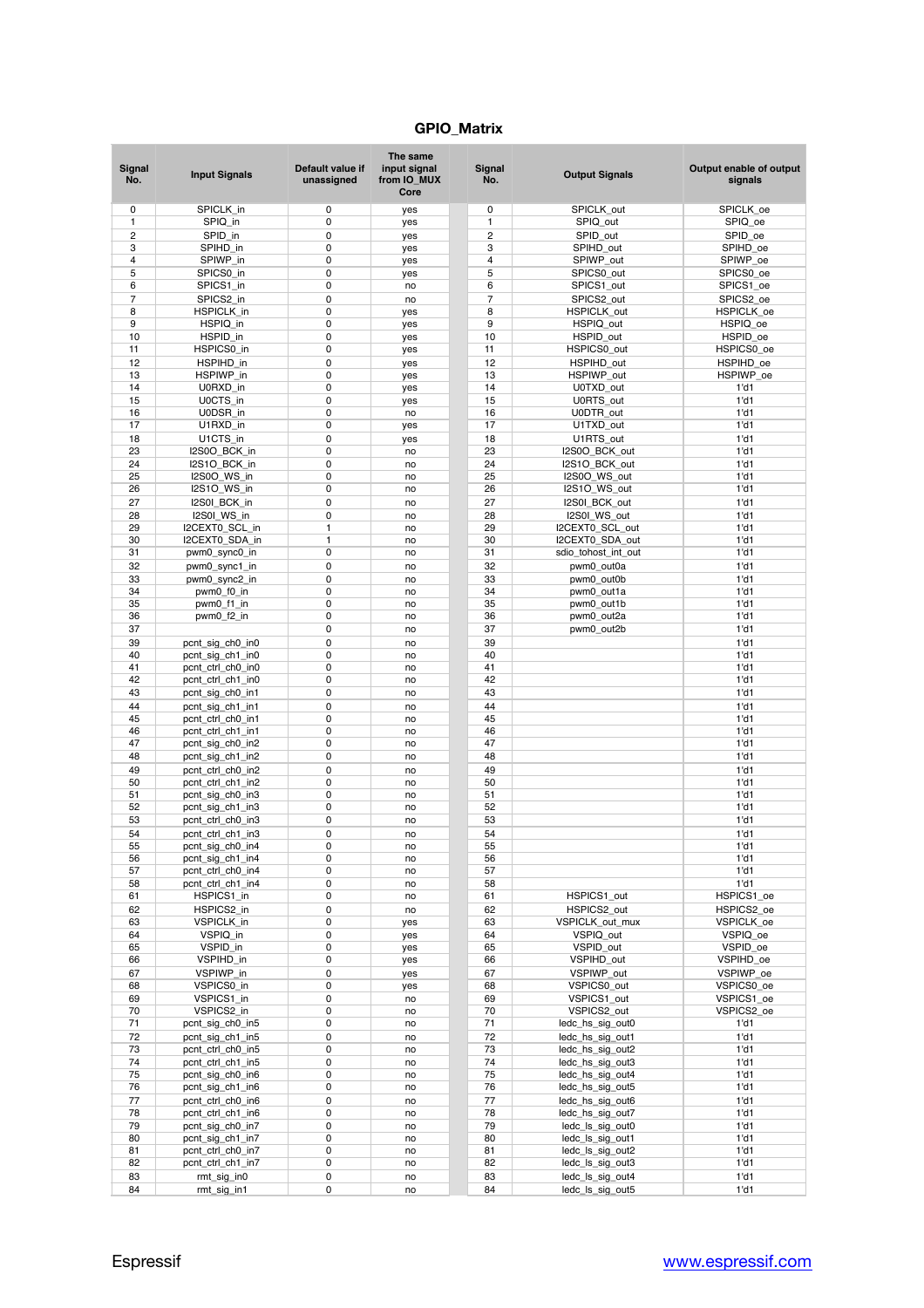| Signal<br>No. | <b>Input Signals</b>                           | Default value if<br>unassigned | The same<br>input signal<br>from IO MUX<br>Core | Signal<br>No. | <b>Output Signals</b>    | Output enable of output<br>signals |
|---------------|------------------------------------------------|--------------------------------|-------------------------------------------------|---------------|--------------------------|------------------------------------|
| 85            | rmt_sig_in2                                    | 0                              | no                                              | 85            | ledc_ls_sig_out6         | $1'$ d $1$                         |
| 86            | rmt_sig_in3                                    | 0                              | no                                              | 86            | ledc_ls_sig_out7         | $1'$ d1                            |
| 87            | rmt_sig_in4                                    | 0                              | no                                              | 87            | rmt_sig_out0             | $1'$ d1                            |
| 88            | rmt_sig_in5                                    | 0                              | no                                              | 88            | rmt_sig_out1             | $1'$ d1                            |
| 89            | rmt_sig_in6                                    | 0                              | no                                              | 89            | rmt_sig_out2             | $1'$ d1                            |
| 90            | rmt_sig_in7                                    | 0                              | no                                              | 90            | rmt_sig_out3             | $1'$ d1                            |
| 91            |                                                |                                |                                                 | 91            | rmt_sig_out4             | $1'$ d1                            |
| 92            |                                                |                                |                                                 | 92            | rmt_sig_out5             | $1'$ d1                            |
| 93            |                                                |                                |                                                 | 93            | rmt sig out6             | $1'$ d1                            |
| 94            |                                                |                                |                                                 | 94            | rmt_sig_out7             | $1'$ d1                            |
| 95            | I2CEXT1_SCL_in                                 | $\mathbf{1}$                   | no                                              | 95            | I2CEXT1_SCL_out          | $1'$ d1                            |
| 96            |                                                | $\mathbf{1}$                   |                                                 | 96            |                          | $1'$ d1                            |
| 97            | I2CEXT1_SDA_in<br>host card detect n 1         | 0                              | no                                              | 97            | I2CEXT1_SDA_out          | $1'$ d1                            |
| 98            |                                                | 0                              | no                                              | 98            | host_ccmd_od_pullup_en_n | $1'$ d1                            |
| 99            | host_card_detect_n_2                           | 0                              | no<br>no                                        | 99            | host_rst_n_1             | $1'$ d1                            |
| 100           | host_card_write_prt_1<br>host_card_write_prt_2 | 0                              | no                                              | 100           | host_rst_n_2             | $1'$ d1                            |
|               |                                                | 0                              |                                                 |               | gpio_sd0_out             |                                    |
| 101           | host_card_int_n_1                              | 0                              | no                                              | 101           | gpio_sd1_out             | $1'$ d1                            |
| 102           | host_card_int_n_2                              |                                | no                                              | 102           | gpio_sd2_out             | $1'$ d1                            |
| 103           | pwm1_sync0_in                                  | 0<br>0                         | no                                              | 103           | gpio_sd3_out             | $1'$ d1                            |
| 104           | pwm1_sync1_in                                  | 0                              | no                                              | 104           | gpio_sd4_out             | $1'$ d1                            |
| 105           | pwm1_sync2_in                                  | 0                              | no                                              | 105           | gpio_sd5_out             | $1'$ d1                            |
| 106           | pwm1_f0_in                                     |                                | no                                              | 106           | gpio_sd6_out             | $1'$ d1                            |
| 107           | pwm1_f1_in                                     | 0                              | no                                              | 107           | gpio_sd7_out             | $1'$ d1                            |
| 108           | pwm1_f2_in                                     | 0                              | no                                              | 108           | pwm1 out0a               | $1'$ d1                            |
| 109           | pwm0_cap0_in                                   | 0                              | no                                              | 109           | pwm1_out0b               | $1'$ d1                            |
| 110           | pwm0_cap1_in                                   | 0                              | no                                              | 110           | pwm1_out1a               | $1'$ d $1$                         |
| 111           | pwm0_cap2_in                                   | 0                              | no                                              | 111           | pwm1_out1b               | $1'$ d1                            |
| 112           | pwm1 cap0 in                                   | 0                              | no                                              | 112           | pwm1_out2a               | $1'$ d1                            |
| 113           | pwm1_cap1_in                                   | 0                              | no                                              | 113           | pwm1_out2b               | $1'$ d1                            |
| 114           | pwm1_cap2_in                                   | 0                              | no                                              | 114           | pwm2_out1h               | $1'$ d1                            |
| 115           | pwm2_fita                                      | 1                              | no                                              | 115           | pwm2_out1l               | $1'$ d1                            |
| 116           | pwm2_fltb                                      | $\mathbf{1}$                   | no                                              | 116           | pwm2_out2h               | $1'$ d1                            |
| 117           | pwm2_cap1_in                                   | 0                              | no                                              | 117           | pwm2_out2l               | $1'$ d1                            |
| 118           | pwm2_cap2_in                                   | 0                              | no                                              | 118           | pwm2_out3h               | $1'$ d1                            |
| 119           | pwm2_cap3_in                                   | 0                              | no                                              | 119           | pwm2_out3l               | $1'$ d1                            |
| 120           | pwm3_flta                                      | $\mathbf{1}$                   | no                                              | 120           | pwm2_out4h               | $1'$ d1                            |
| 121           | pwm3_fltb                                      | $\mathbf{1}$                   | no                                              | 121           | pwm2_out4l               | $1'$ d1                            |
| 122           | pwm3_cap1_in                                   | 0                              | no                                              | 122           |                          | $1'$ d1                            |
| 123           | pwm3_cap2_in                                   | 0                              | no                                              | 123           |                          | $1'$ d1                            |
| 124           | pwm3_cap3_in                                   | 0                              | no                                              | 124           |                          | $1'$ d1                            |
| 140           | I2S0I_DATA_in0                                 | 0                              | no                                              | 140           | I2S0O_DATA_out0          | $1'$ d1                            |
| 141           | I2S0I_DATA_in1                                 | 0                              | no                                              | 141           | I2S0O_DATA_out1          | $1'$ d1                            |
| 142           | I2S0I_DATA_in2                                 | 0                              | no                                              | 142           | I2S0O_DATA_out2          | $1'$ d1                            |
| 143           | I2S0I DATA in3                                 | 0                              | no                                              | 143           | I2S0O DATA out3          | $1'$ d1                            |
| 144           | I2S0I_DATA_in4                                 | 0                              | no                                              | 144           | I2S0O DATA out4          | $1'$ d1                            |
| 145           | I2S0I_DATA_in5                                 | 0                              | no                                              | 145           | I2S0O_DATA_out5          | $1'$ d1                            |
| 146           | I2S0I DATA in6                                 | 0                              | no                                              | 146           | I2S0O_DATA_out6          | $1'$ d1                            |
| 147           | I2S0I_DATA_in7                                 | 0                              | no                                              | 147           | I2S0O_DATA_out7          | $1'$ d1                            |
| 148           | I2S0I_DATA_in8                                 | 0                              | no                                              | 148           | I2S0O_DATA_out8          | $1'$ d1                            |
| 149           | I2S0I_DATA_in9                                 | 0                              | no                                              | 149           | I2S0O_DATA_out9          | $1'$ d1                            |
| 150           | I2S0I_DATA_in10                                | 0                              | no                                              | 150           | I2S0O_DATA_out10         | $1'$ d1                            |
| 151           | I2S0I_DATA_in11                                | 0                              | no                                              | 151           | I2S0O_DATA_out11         | $1'$ d1                            |
| 152           | I2S0I_DATA_in12                                | 0                              | no                                              | 152           | I2S0O_DATA_out12         | $1'$ d1                            |
| 153           | I2S0I DATA in13                                | 0                              | no                                              | 153           | I2S0O_DATA_out13         | $1'$ d1                            |
| 154           | I2S0I_DATA_in14                                | 0                              | no                                              | 154           | I2S0O DATA out14         | $1'$ d $1$                         |
| 155           | I2S0I_DATA_in15                                | 0                              | no                                              | 155           | I2S0O_DATA_out15         | $1'$ d1                            |
| 156           |                                                |                                |                                                 | 156           | I2S0O_DATA_out16         | $1'$ d1                            |
| 157           |                                                |                                |                                                 | 157           | I2S0O_DATA_out17         | $1'$ d $1$                         |
| 158           |                                                |                                |                                                 | 158           | I2S0O_DATA_out18         | $1'$ d1                            |
| 159           |                                                |                                |                                                 | 159           | I2S0O_DATA_out19         | $1'$ d1                            |
| 160           |                                                |                                |                                                 | 160           | I2S0O DATA out20         | $1'$ d1                            |
| 161           |                                                |                                |                                                 | 161           | I2S0O_DATA_out21         | $1'$ d1                            |
| 162           |                                                |                                |                                                 | 162           | I2S0O_DATA_out22         | $1'$ d1                            |
| 163           |                                                |                                |                                                 | 163           | I2S0O_DATA_out23         | $1'$ d1                            |
| 164           | I2S1I_BCK_in                                   | 0                              | no                                              | 164           | I2S1I_BCK_out            | $1'$ d1                            |
| 165           | I2S1I_WS_in                                    | 0                              | no                                              | 165           | I2S1I_WS_out             | $1'$ d $1$                         |
| 166           | I2S1I_DATA_in0                                 | 0                              | no                                              | 166           | I2S1O_DATA_out0          | $1'$ d1                            |
| 167           | I2S1I_DATA_in1                                 | 0                              | no                                              | 167           | I2S1O_DATA_out1          | $1'$ d1                            |
| 168           | I2S1I_DATA_in2                                 | 0                              | no                                              | 168           | I2S1O_DATA_out2          | $1'$ d1                            |
| 169           | I2S1I_DATA_in3                                 | 0                              | no                                              | 169           | I2S1O_DATA_out3          | $1'$ d1                            |
| 170           | I2S1I_DATA_in4                                 | 0                              | no                                              | 170           | I2S1O_DATA_out4          | $1'$ d1                            |
| 171           | I2S1I_DATA_in5                                 | 0                              | no                                              | 171           | I2S1O_DATA_out5          | $1'$ d $1$                         |
| 172           | I2S1I_DATA_in6                                 | 0                              | no                                              | 172           | I2S1O_DATA_out6          | $1'$ d1                            |
| 173           | I2S1I_DATA_in7                                 | 0                              | no                                              | 173           | I2S1O_DATA_out7          | $1'$ d1                            |
| 174           | I2S1I_DATA_in8                                 | 0                              | no                                              | 174           | I2S1O_DATA_out8          | $1'$ d1                            |
| 175           | I2S1I_DATA_in9                                 | 0                              | no                                              | 175           | I2S1O DATA out9          | $1'$ d $1$                         |
| 176           | I2S1I_DATA_in10                                | 0                              | no                                              | 176           | I2S1O_DATA_out10         | $1'$ d $1$                         |
| 177           | I2S1I_DATA_in11                                | 0                              | no                                              | 177           | I2S1O_DATA_out11         | $1'$ d1                            |
| 178           | I2S1I_DATA_in12                                | 0                              | no                                              | 178           | I2S1O_DATA_out12         | $1'$ d1                            |
| 179           | I2S1I_DATA_in13                                | 0                              | no                                              | 179           | I2S1O_DATA_out13         | $1'$ d $1$                         |
|               |                                                |                                |                                                 |               |                          |                                    |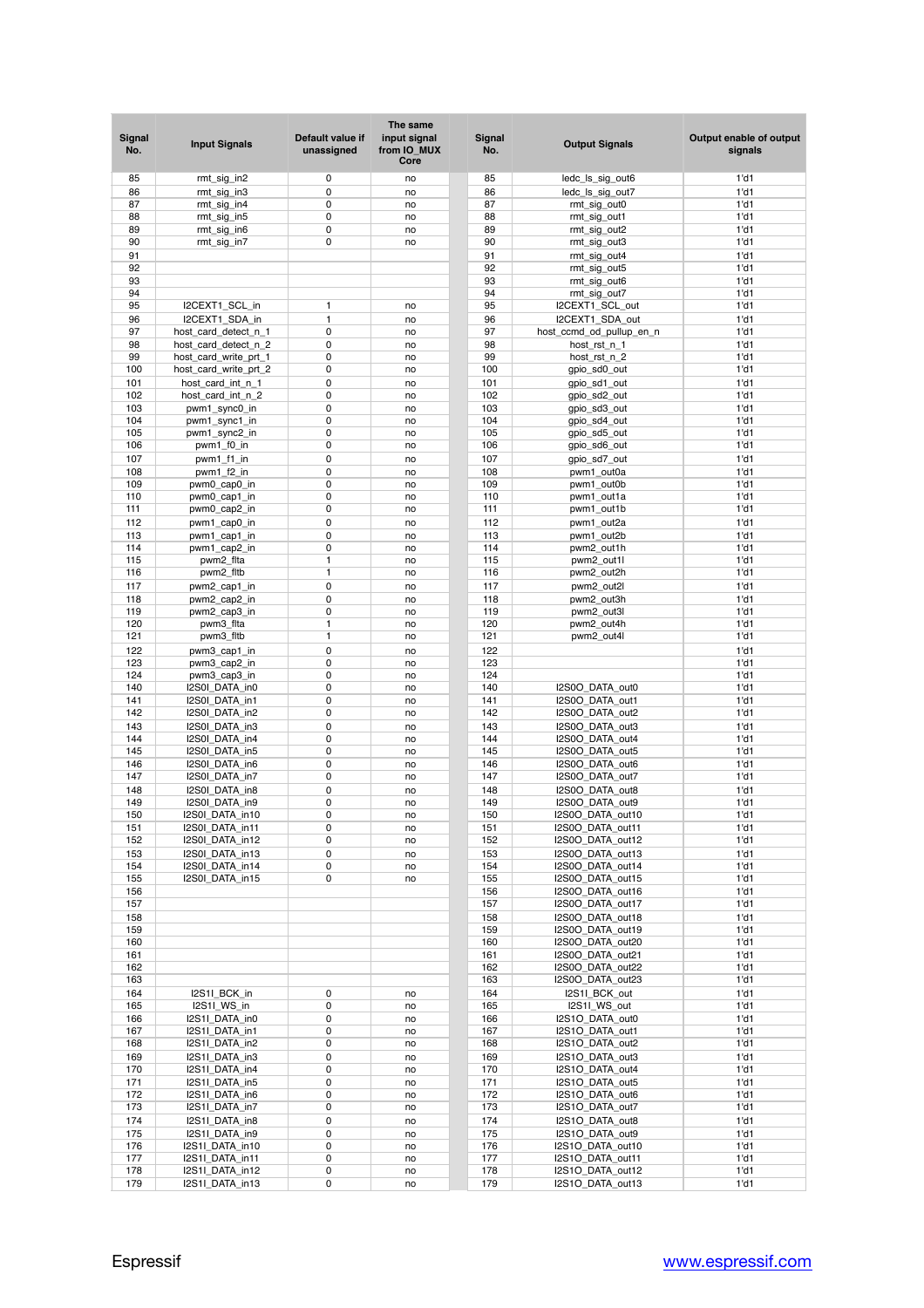| <b>Signal</b><br>No. | <b>Input Signals</b> | Default value if<br>unassigned | The same<br>input signal<br>from IO MUX<br>Core | Signal<br>No. | <b>Output Signals</b> | Output enable of output<br>signals |
|----------------------|----------------------|--------------------------------|-------------------------------------------------|---------------|-----------------------|------------------------------------|
| 180                  | I2S1I_DATA_in14      | 0                              | no                                              | 180           | I2S1O_DATA_out14      | $1'$ d $1$                         |
| 181                  | I2S1I DATA in15      | $\Omega$                       | no                                              | 181           | I2S1O DATA out15      | $1'$ d1                            |
| 182                  |                      |                                |                                                 | 182           | I2S1O DATA out16      | $1'$ d $1$                         |
| 183                  |                      |                                |                                                 | 183           | I2S1O DATA out17      | $1'$ d1                            |
| 184                  |                      |                                |                                                 | 184           | I2S1O DATA out18      | $1'$ d1                            |
| 185                  |                      |                                |                                                 | 185           | I2S1O DATA out19      | $1'$ d1                            |
| 186                  |                      |                                |                                                 | 186           | I2S1O_DATA_out20      | $1'$ d $1$                         |
| 187                  |                      |                                |                                                 | 187           | I2S1O DATA out21      | $1'$ d1                            |
| 188                  |                      |                                |                                                 | 188           | I2S1O DATA out22      | $1'$ d1                            |
| 189                  |                      |                                |                                                 | 189           | I2S1O DATA out23      | $1'$ d1                            |
| 190                  | I2S0I_H_SYNC         | 0                              | no                                              | 190           | pwm3_out1h            | $1'$ d $1$                         |
| 191                  | I2S0I V SYNC         | $\Omega$                       | no                                              | 191           | pwm3 out1l            | $1'$ d1                            |
| 192                  | I2S0I_H_ENABLE       | 0                              | no                                              | 192           | pwm3 out2h            | $1'$ d1                            |
| 193                  | I2S1I H SYNC         | $\mathbf 0$                    | no                                              | 193           | pwm3 out2l            | $1'$ d1                            |
| 194                  | I2S1I_V_SYNC         | $\mathbf 0$                    | no                                              | 194           | pwm3_out3h            | $1'$ d1                            |
| 195                  | I2S1I_H_ENABLE       | $\Omega$                       | no                                              | 195           | pwm3_out3l            | $1'$ d1                            |
| 196                  |                      |                                |                                                 | 196           | pwm3 out4h            | $1'$ d $1$                         |
| 197                  |                      |                                |                                                 | 197           | pwm3_out4l            | $1'$ d1                            |
| 198                  | U2RXD in             | 0                              | yes                                             | 198           | U2TXD out             | $1'$ d1                            |
| 199                  | U2CTS_in             | 0                              | yes                                             | 199           | U2RTS_out             | $1'$ d $1$                         |
| 200                  | emac mdc i           | $\mathbf 0$                    | no                                              | 200           | emac mdc o            | emac_mdc_oe                        |
| 201                  | emac_mdi_i           | $\Omega$                       | no                                              | 201           | emac_mdo_o            | emac_mdo_o_e                       |
| 202                  | emac crs i           | 0                              | no                                              | 202           | emac_crs_o            | emac_crs_oe                        |
| 203                  | emac col i           | $\mathbf 0$                    | no                                              | 203           | emac_col_o            | emac_col_oe                        |
| 204                  | pcmfsync_in          | $\mathbf 0$                    | no                                              | 204           | bt audio0 irg         | $1'$ d $1$                         |
| 205                  | pcmclk in            | 0                              | no                                              | 205           | bt_audio1_irq         | $1'$ d1                            |
| 206                  | pcmdin               | $\mathbf 0$                    | no                                              | 206           | bt audio2 irg         | $1'$ d1                            |
| 207                  |                      |                                |                                                 | 207           | ble audio0 irg        | $1'$ d1                            |
| 208                  |                      |                                |                                                 | 208           | ble audio1 irg        | $1'$ d1                            |
| 209                  |                      |                                |                                                 | 209           | ble_audio2_irq        | $1'$ d1                            |
| 210                  |                      |                                |                                                 | 210           | pcmfsync_out          | pcmfsync_en                        |
| 211                  |                      |                                |                                                 | 211           | pcmclk_out            | pcmclk_en                          |
| 212                  |                      |                                |                                                 | 212           | pcmdout               | pcmdout en                         |
| 213                  |                      |                                |                                                 | 213           | ble audio sync0 p     | $1'$ d $1$                         |
| 214                  |                      |                                |                                                 | 214           | ble audio sync1 p     | $1'$ d1                            |
| 215                  |                      |                                |                                                 | 215           | ble audio sync2 p     | $1'$ d1                            |
| 224                  |                      |                                |                                                 | 224           | sig_in_func224        | $1'$ d $1$                         |
| 225                  |                      |                                |                                                 | 225           | sig_in_func225        | $1'$ d1                            |
| 226                  |                      |                                |                                                 | 226           | sig in func226        | $1'$ d1                            |
| 227                  |                      |                                |                                                 | 227           | sig_in_func227        | $1'$ d1                            |
| 228                  |                      |                                |                                                 | 228           | sig_in_func228        | $1'$ d1                            |